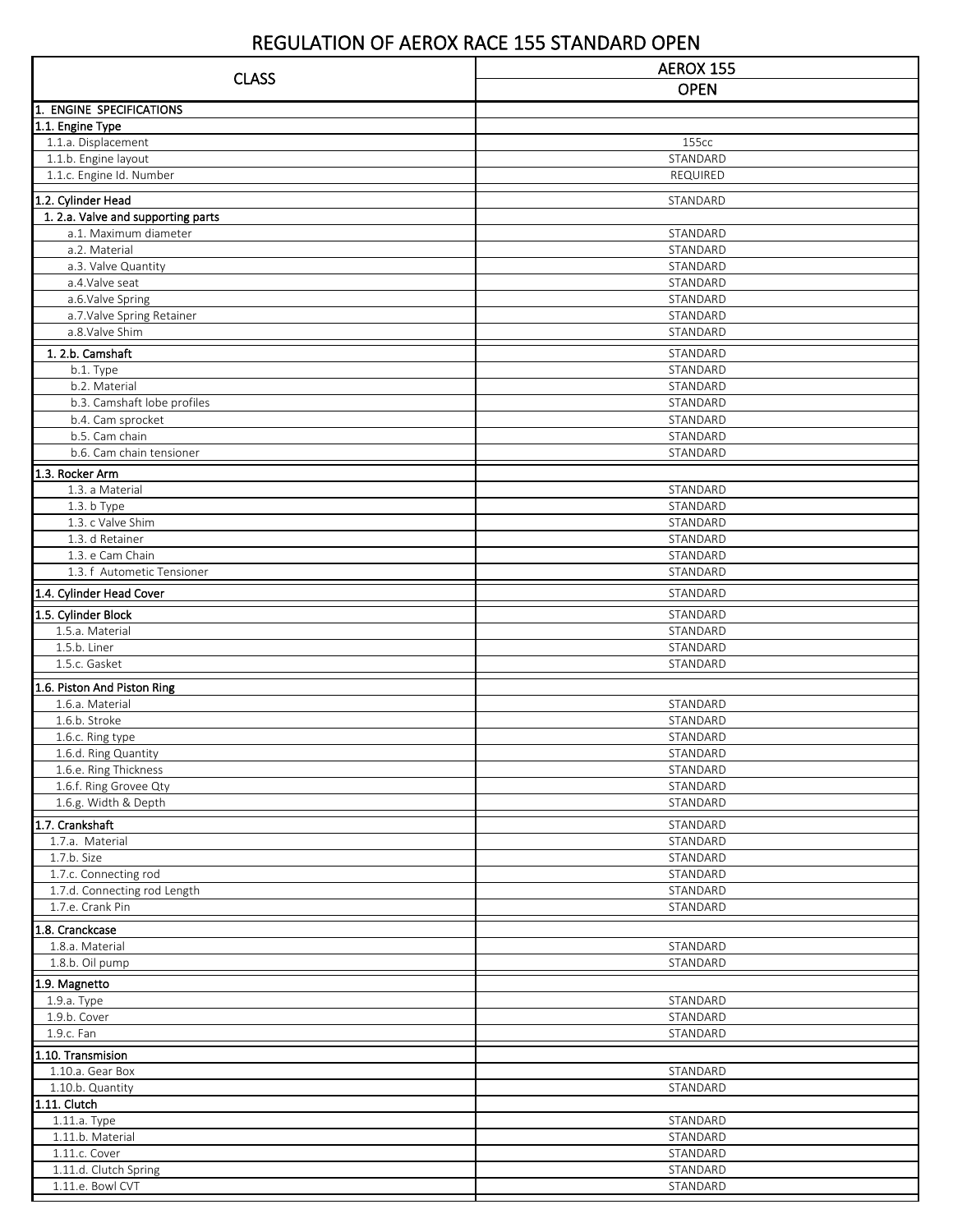## REGULATION OF AEROX RACE 155 STANDARD OPEN

| <b>CLASS</b>                                    | AEROX 155                 |
|-------------------------------------------------|---------------------------|
|                                                 | <b>OPEN</b>               |
| 1.12. Throttle Body                             |                           |
| 1.12.a. Throtle Body                            | STANDARD                  |
| 1.12.b. Carburetor                              | NOT ALLOWED               |
| 1.12.c. Intake Manifold                         | STANDARD                  |
| 1.12.d. Injector<br>$\overline{1.1}3.$ Ignition | STANDARD                  |
| 1.13.a. Wiring-Harnes                           | STANDARD                  |
| 1.13.b. Coil                                    | STANDARD                  |
| 1.13.c. Spark Plug                              | FREE Max Iridium          |
| 1.14. ECU                                       | STANDARD                  |
| 1.14.a. Data Logger                             | NOT ALLOWED               |
| 1.14.B. Sensor                                  | NOT ALLOWED               |
| 1.15. Exhaust                                   | FREE                      |
| 1.16. Oil Cooler                                | NOT ALLOWED               |
|                                                 |                           |
| 1.17. Radiator<br>1.17.a. Coolant               | STANDARD                  |
| 1.18. Dinamo starter                            | MINERAL WATER<br>STANDARD |
|                                                 |                           |
| 1.19. Battery                                   | FREE                      |
| 1.20. CVT                                       |                           |
| 1.20.a. Fan belt<br>1.20.b. Roller CVT          | STANDARD<br>STANDARD      |
| 1.20.c. CVT/ Roller House                       | STANDARD                  |
| 2. BODY-CHASSIS                                 |                           |
| 2.1. Frame                                      |                           |
| 2.1.a. Material                                 | STANDARD                  |
| 2.1.b. VIN/ Frame Number                        | REQUIRED                  |
| 2.1.c. Sub Frame                                | NOT ALLOWED               |
| 2.1.d. Lower Deck                               | INSTALLED                 |
| 2.2. Front suspension                           | FREE                      |
| 2.2.a. Type<br>2.2.b. Spring                    | FREE                      |
| 2.2.c. Fork Oil                                 | FREE                      |
| 2.3. Rear Suspension                            | FREE                      |
| 2.3.a. Swing Arm                                | STANDARD                  |
| 2.4. Under Bracket                              |                           |
| 2.4.a. Upper                                    | STANDARD                  |
| 2.4.b. Bottom                                   | STANDARD                  |
| 2.4.c. Material                                 | STANDARD                  |
| 2.5. Handle Bar                                 | STANDARD                  |
| 2.5.a. Hand Guard                               | FREE                      |
| 2.6. Brakes                                     |                           |
| 2.6.a. Brake Lines/ HOSE BRAKE                  | FREE                      |
| 2.6.b. Caliper                                  | STANDARD                  |
| 2.6.c. Master<br>2.6.d. Disc Brakes FR & RR     | STANDARD                  |
| 2.6.e. Brake pads FR & RR                       | FREE<br>FREE              |
| 2.7. Fuel tank                                  | STANDARD                  |
| 2.7.a. Position                                 | STANDARD                  |
| 2.7.b. Capacity                                 | STANDARD                  |
| 2.7.c. Fuel pump                                | STANDARD                  |
| 2.7.d. Fuel                                     | FROM YAMAHA               |
| 2.8. Wheels                                     |                           |
| 2.8.a. Material                                 | STANDARD                  |
| 2.8.b. Size                                     | STANDARD                  |
| 2.8.c. Rims Wide                                | STANDARD                  |
| 2.9. Tire<br>2.9.a. Material                    | RACING COMPOUND (WET/DRY) |
| 2.8.b. Tire Wide                                | FREE                      |
| 2.10. Fairing/Body                              |                           |
| 2.10.a. Materials and Shapes                    | MODIFICATION ALLOWED      |
| 2.10.b. Tail Light                              | NOT ALLOWED               |